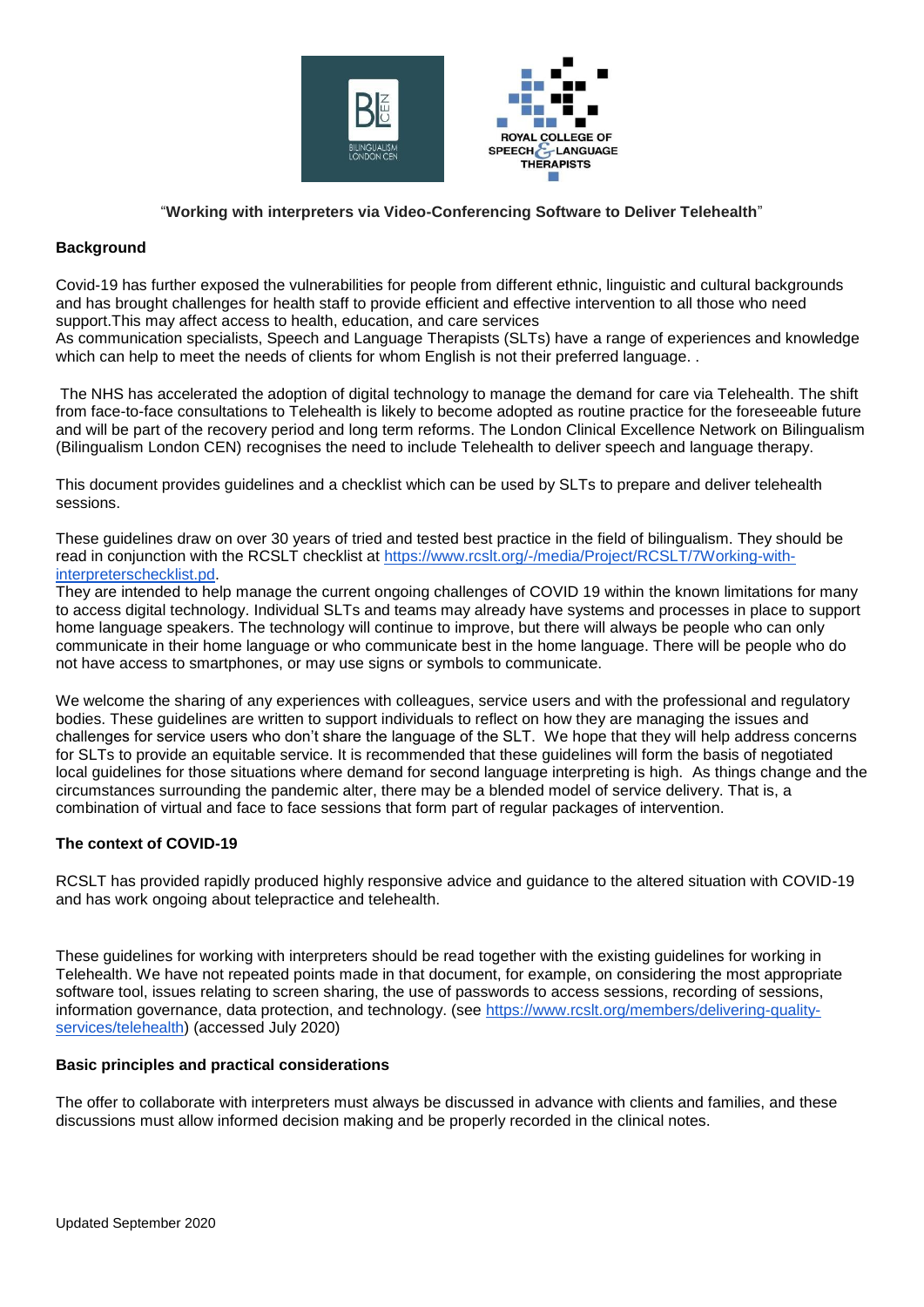The arrangement of seating and the use of virtual waiting rooms may have added complexity when working with more than two individuals, and across different languages. An interpreter and SLT should ensure that there is no part of the session where anyone does not understand. Consider whether all members of the session have capacity to read, see the screen, listen and use a mouse, trackpad or touch screen. Be aware that there are barriers and potential areas for misunderstanding in both verbal and non verbal communication across languages and cultures. There may be a need to be clear about which part of the session or sessions are Assessment, which parts are Therapy and how these stages in the care pathway are explained to all participants in their strongest or preferred language. If Assessment or Therapy materials are to be used, which require the client, family members and interpreter to see the same picture or objects, consider how best to arrange the camera, adjust positioning as needed. If the session is to concentrate on parent training then be explicit about that to all. Be clear what the clinical priorities for the session and future sessions are. Allow time to plan these aspects.

If the purpose of the session is to contribute to an Education and Health Care Plan (EHCP), be explicit about this and decide how much to include the interpreter in this.

Interpreting is a highly developed skill. Interpreting over video is another set of skills which needs to be developed. Interpreters, SLTs and others involved must recognise the need for training and practice in the use of video calls. For an interpreter to work with a child or adult with communication disabilities is again an additional skill. The SLT must take account of this and take responsibility for the provision of support and training in working with people with complex needs. Without the provision of interpreters with such training and support, families, children and adults who do not share the language of the SLT will be excluded from the session, leading to poor outcomes.

On occasion, if there is no professional interpreter available, it may be necessary to consider the use of family members. This is not recommended good practice but if we are in a situation where there is no alternative then we must be clear about what we can and cannot do in the absence of a trained interpreter. Further discussion of this issue is provided at

<https://www.gla.ac.uk/research/az/gramnet/research/trainingmodel/resources/> (accessed June 2020)

Written by Jane Stokes, Victoria Farrell, Nita Madhani, Marie Newton, Emma Nunn, Sai Bangera- UK based speech and language therapists, May-August 2020.

#### **Acknowledgments**

Many thanks to Dr Beverley Costa in the writing of the document these guidelines are based on. We recommend further reading at [https://www.pasaloproject.org/resources.html#TIWT](https://www.pasaloproject.org/resources.html) accessed May 2020. With acknowledgement and thanks to Sunita Shah, Dr Sean Pert, Specialist advisors in Bilingualism at the Royal College of Speech and Language Therapists.

**The Bilingualism London CEN is on twitter @LondonBilCEN The website is<https://www.bilingualismcen.com/>**

Further advice from RCSLT can be found at:

<https://www.rcslt.org/speech-and-language-therapy/clinical-information/bilingualism> <https://www.rcslt.org/-/media/Project/RCSLT/1main-learning-points.pdf> <https://www.rcslt.org/-/media/Project/RCSLT/5-impact-of-bilingualism-slcd.pdf> <https://www.rcslt.org/-/media/Project/RCSLT/6-working-with-interpreters.pdf> <https://www.rcslt.org/-/media/Project/RCSLT/7Working-with-interpreterschecklist.pdf> <https://www.rcslt.org/-/media/Project/RCSLT/8-strat-increase-cult-comp.pdf> <https://www.rcslt.org/-/media/Project/RCSLT/9-cult-competence-checklist.pdf>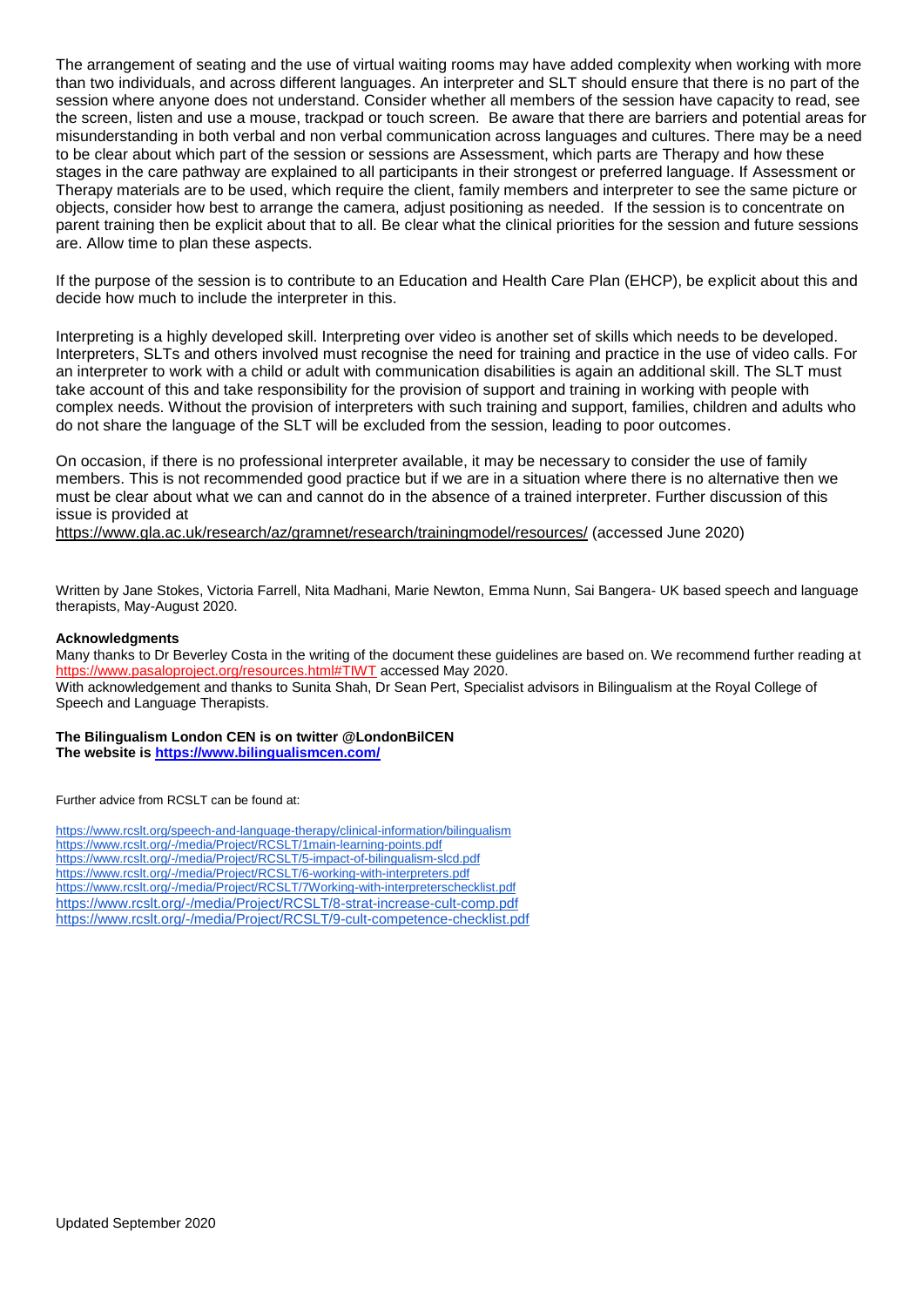### **Before the session**

- □ Discuss your planned questions, and introduce your working methods, (give examples of activities you may carry out in the session)
- $\Box$  Establish a beginning and end time. Be prepared that the session may take at least double the time as a session in which only one language is being used https://www.rcslt.org/speech-and-languagetherapy/clinical-information/bilingualism
- $\Box$  Agree with the interpreter how best to help him/her to be most effective. For example, when do you need to pause.
- $\Box$  Allocate, and ensure time after the session for the interpreter to make comments, share information that may be culturally specific to the interaction. Acknowledge his/her perceptions and observations. These are not clinical observations.
- $\Box$  Negotiate timings, e.g. therapist will not interrupt the interpreter, and will not leave them alone with the client(s) and explain to all that the therapist will require the interpreter to stay behind at the end of the session
- $\Box$  Explain safeguarding issues to the interpreter and that any disclosure in the home language will need to involve the interpreter in safeguarding procedures.

### **During the session**

- $\Box$  Talk through with the client at the start of the session, explaining how the session is going to run and that the therapist is running the session. Allocate time to ensure everyone is introduced (names and roles) and understand their role and the way the session will run.
- □ Consider agreeing on a hand gesture at the beginning of the session so that any party can request that the rate of speech is slowed down.
- $\Box$  Explain to the client/patient that everything that is said will be interpreted, and check whether that is OK. If they do not consent to this, there must be an agreed procedure guided by local policy
- $\Box$  Acknowledge that you are aware that there may be unexpected interruptions, and distractions for any of the participants.
- $\Box$  Lead the session referring to the plan you explained at the beginning. When two people are speaking a language you don't understand, it can be hard to stay engaged in the interactions.
- □ Pace of interaction needs to be slowed down online as processing may take longer in view of reduced visual clues and lag.
- $\Box$  Use people's names more frequently in order to gain attention. Make it explicit to whom comments or questions are directed
- $\Box$  Manage expectations. Discuss the possibility that technological issues, freezing, buffering may interrupt the flow of the session, and may impact on the ability to properly interpret fully and clearly what is being said.

## **After the session**

- $\Box$  Immediately after the session, set aside time to debrief and reflect with the interpreter, feeding in any thoughts about what went well, what went less well and things that the therapist can consider for further development/improvement.
- $\Box$  Access supervision and line manager to reflect, discuss, feedback and develop solutions to any unexpected or difficult situations.